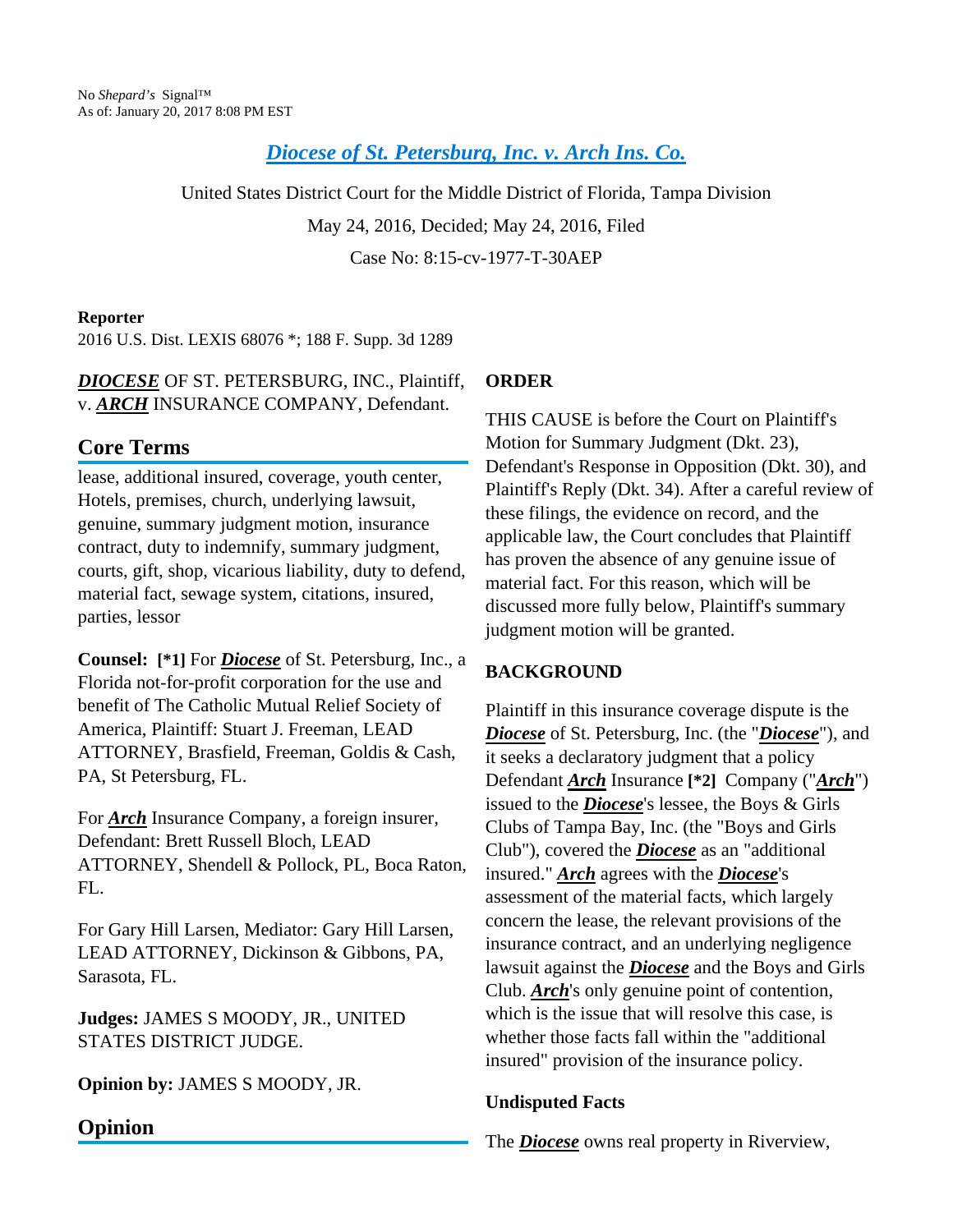Florida, on which they operate the Resurrection Catholic Church. In 2006, the *Diocese* and the Boys and Girls Club entered into a long-term lease arrangement that involved the construction of a Boys and Girls Club youth center on the church property. As part of that construction, the youth center sewage system was conjoined with the already-existing underground sewage system of the church. This plumbing system contained what is known as a "clean-out valve," which is a section of pipe that rises from the main sewer line to the surface so as to provide **[\*3]** easier access should the sewage system get backed up and need repair. At the point at which the pipe reaches the surface, it is covered with a pipe-fitting cap.

The clean-out valve on the church property was positioned in a grassy area on a portion of the property leased to the Boys and Girls Club, between the church and the youth center, between two parking lots the church and the youth center shared. The clean-out valve's cap protruded just slightly above the sod.

Construction on the youth center completed in late 2011, after which the Boys and Girls Club began to use it periodically as provided in the lease.

#### **I. The Lease**

The thirty-year lease between the *Diocese* and the Boys and Girls Club generally permitted shared use of the youth center. During certain periods, however, the lease provided for one party's exclusive use. The Boys and Girls Club, for instance, had exclusive use all weekday afternoons during the academic school year. (Dkt. 24-1, p. 9). The *Diocese* had exclusive use all day on Sundays. (Id.). The lease did, however, provide the *Diocese* with the right to enter the youth center to inspect it.

Among other obligations, the lease made the Boys and Girls Club responsible for **[\*4]** providing utilities and making necessary repairs to structural elements, to include plumbing lines. The lease also required the Boys and Girls Club to acquire general liability and other types of insurance coverage, and

specified that the *Diocese* shall be added as an additional insured on that coverage. (Id. at 15). As to this coverage, the lease further specified that it "shall be primary and any coverage or selfinsurance of the *Diocese* [] shall be in excess."

#### **II. The Insurance Contract**

The Boys and Girls Club acquired this policy, a commercial general liability policy, from *Arch* in the state of Florida. (Dkt. 14-3). As required by the lease, the policy contained an "additional insured" provision. In fact, it had two. The first applied to lessors and managers:

### **M) ADDITIONAL INSURED - MANAGERS OR LESSORS OF PREMISES**

The following is added under SECTION II - WHO IS AN INSURED:

1) Persons or organizations for their liability arising out of the ownership, maintenance, or use of that part of the premises leased to you.

(Dkt. 14-3, p. 177) (emphasis in original). The second applied to parties with whom the Boys and Girls Club contracted, and it applied more narrowly to the Boys and Girls Club's vicarious **[\*5]** liability:

### **N) ADDITIONAL INSURED - BY CONTRACT, AGREEMENT OR PERMIT**

a) Persons or organizations are insured under this endorsement if you are required to add them as additional insureds to this policy by a written contract, written agreement, or permit which was:

a) In effect or takes effect during the term of this policy; and

b) Executed prior to any "bodily injury," "property damages," or "personal and advertising injury.["]

b) Insurance for the additional insured under this endorsement applies as follows: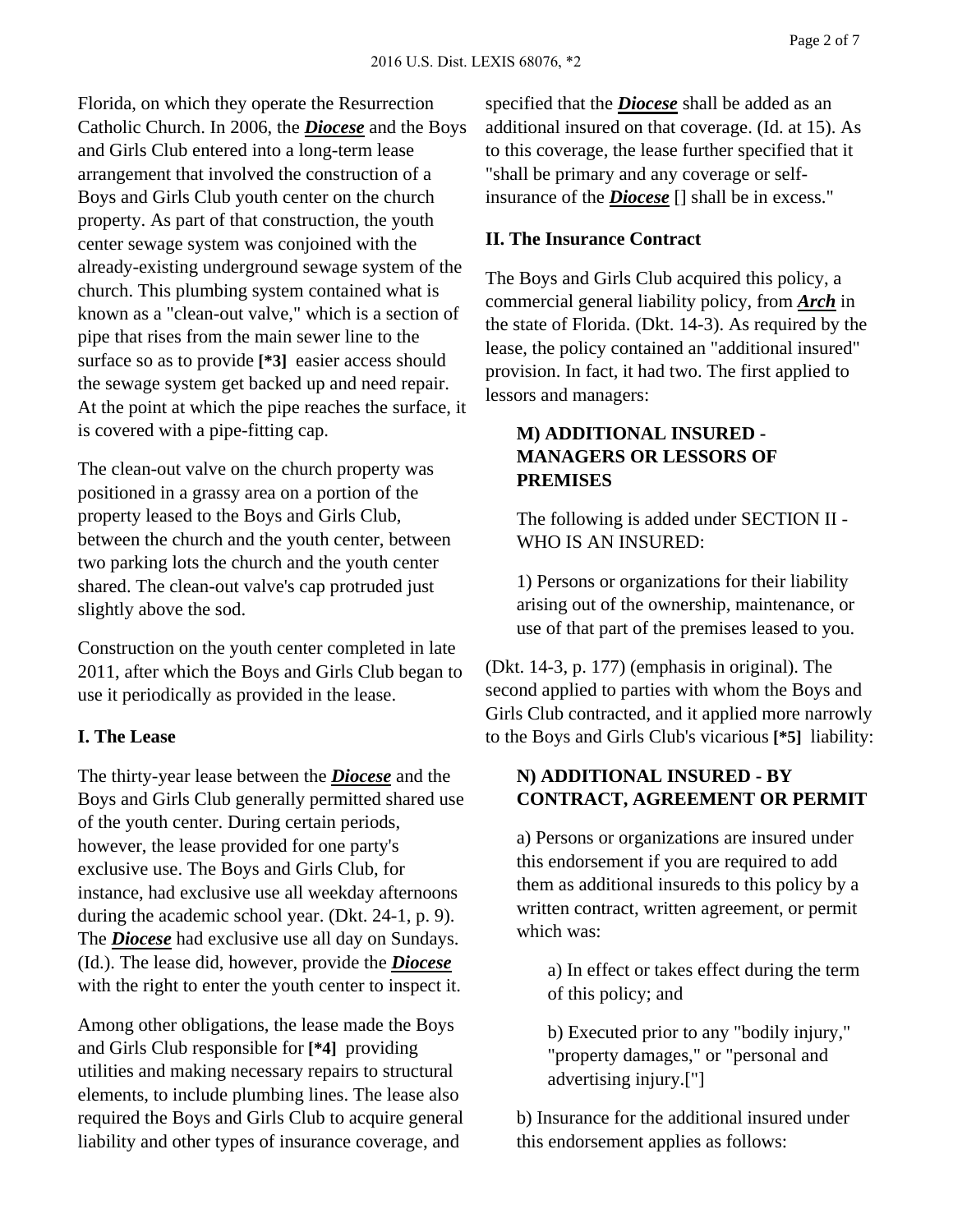a) The person or organization is only an additional insured for liability caused by your negligent acts or omissions at or from:

(1) Premises you own, rent, lease, or occupy, or

(2) Ongoing operations you perform for the additional insured at the job described in the written contract or written agreement.

(Id.) (emphasis in original).

The policy also contained a provision specifying that, with a few exceptions (none of which are applicable here), it was to be the primary insurance. The policy covered the period from March 1, 2013 to March 1, 2014, during which time Mrs. Sylvia Soriano was a parishioner at the Resurrection Catholic Church.

#### **III. The Underlying Lawsuit**

On December 15, 2013, a **[\*6]** Sunday, Soriano drove to church to attend mass. Because the parking lots were full, she parked, as other parishioners did and regularly had, on an unpaved grassy area next to a paved parking lot. Shortly after she got out of her car, she tripped on the clean-out valve's cap and fell to the ground.

Soriano sued both the *Diocese* and the Boys and Girls Club in Florida state court for the personal injuries she suffered in the fall. (Dkt. 1-2). Against both, the lawsuit alleged negligence in failing to warn of risks, to inspect, to guard against foreseeable dangers, and to repair a known unsafe condition. (Id. at 4-5). Soriano's husband also sued, for loss of companionship and consortium. (Id.).

The *Diocese*—through its excess insurance provider Catholic Mutual, and later through the counsel retained to defend Soriano's claims requested that *Arch* defend and indemnify the *Diocese* per the terms of the "additional insured" provision of the Boys and Girls Club policy. (Dkt. 26, p. 2-3). *Arch* denied the requests.

At a mediation held in October 2015, Soriano settled her claims against both the *Diocese* and the Boys and Girls Club. The settlement required the *Diocese* and the Boys and Girls Club to jointly pay **[\*7]** the Sorianos \$100,000. Catholic Mutual, on the *Diocese*'s behalf, paid \$50,000. To defend the *Diocese*, Catholic Mutual paid an additional \$25,849.79 in attorney's fees and court costs. (Id. at 4).

### **DISCUSSION**

The *Diocese* seeks a declaration that *Arch* had a duty to defend the underlying lawsuit and, now that the underlying lawsuit has been settled, has a duty to indemnify Catholic Mutual for the settlement, costs, and fees it paid on the *Diocese*'s behalf. Stated differently, the *Diocese* claims that Soriano's underlying lawsuit falls within the additional insured provision in the policy *Arch* provided to the Boys and Girls Club. *Arch* argues that the underlying lawsuit does not. The *Diocese* moves for summary judgment.

#### *Summary Judgment Standard*

A motion for summary judgment forces a court to "pierce the pleadings and [] assess the proof in order to see whether there is a genuine need for trial." *[Matsushita](http://advance.lexis.com/api/document?collection=cases&id=urn:contentItem:3S4X-7P90-0039-N51W-00000-00&context=) Elec. Indus. Co. v. Zenith Radio [Corp.,](http://advance.lexis.com/api/document?collection=cases&id=urn:contentItem:3S4X-7P90-0039-N51W-00000-00&context=) 475 U.S. 574, 587, 106 S. Ct. 1348, 89 L. Ed. 2d 538 [\(1986\)](http://advance.lexis.com/api/document?collection=cases&id=urn:contentItem:3S4X-7P90-0039-N51W-00000-00&context=)*. Motions for summary judgment should be granted when the pleadings, depositions, answers to interrogatories, and admissions on file, together with the affidavits, show that there is no genuine issue over any material fact and that the moving party is therefore entitled to judgment as a matter of law. *Fed. R. Civ. P. [56\(c\)](http://advance.lexis.com/api/document?collection=statutes-legislation&id=urn:contentItem:5GYC-2421-6N19-F165-00000-00&context=)*; *[Celotex](http://advance.lexis.com/api/document?collection=cases&id=urn:contentItem:3S4X-6HC0-0039-N37R-00000-00&context=) Corp. v. [Catrett,](http://advance.lexis.com/api/document?collection=cases&id=urn:contentItem:3S4X-6HC0-0039-N37R-00000-00&context=) 477 U.S. 317, 322, 106 S. Ct. 2548, 91 L. Ed. 2d 265 [\(1986\)](http://advance.lexis.com/api/document?collection=cases&id=urn:contentItem:3S4X-6HC0-0039-N37R-00000-00&context=)*. The **[\*8]** existence of any factual disputes between the litigants will not defeat an otherwise properly supported summary judgment motion; instead, the record must reveal a "*genuine* issue of *material* fact." *[Anderson](http://advance.lexis.com/api/document?collection=cases&id=urn:contentItem:3S4X-6H80-0039-N37M-00000-00&context=) v. [Liberty](http://advance.lexis.com/api/document?collection=cases&id=urn:contentItem:3S4X-6H80-0039-N37M-00000-00&context=) Lobby, Inc., 477 U.S. 242, 248, 106 S. Ct. 2505, 91 L. Ed. 2d 202 [\(1986\)](http://advance.lexis.com/api/document?collection=cases&id=urn:contentItem:3S4X-6H80-0039-N37M-00000-00&context=)* (emphasis in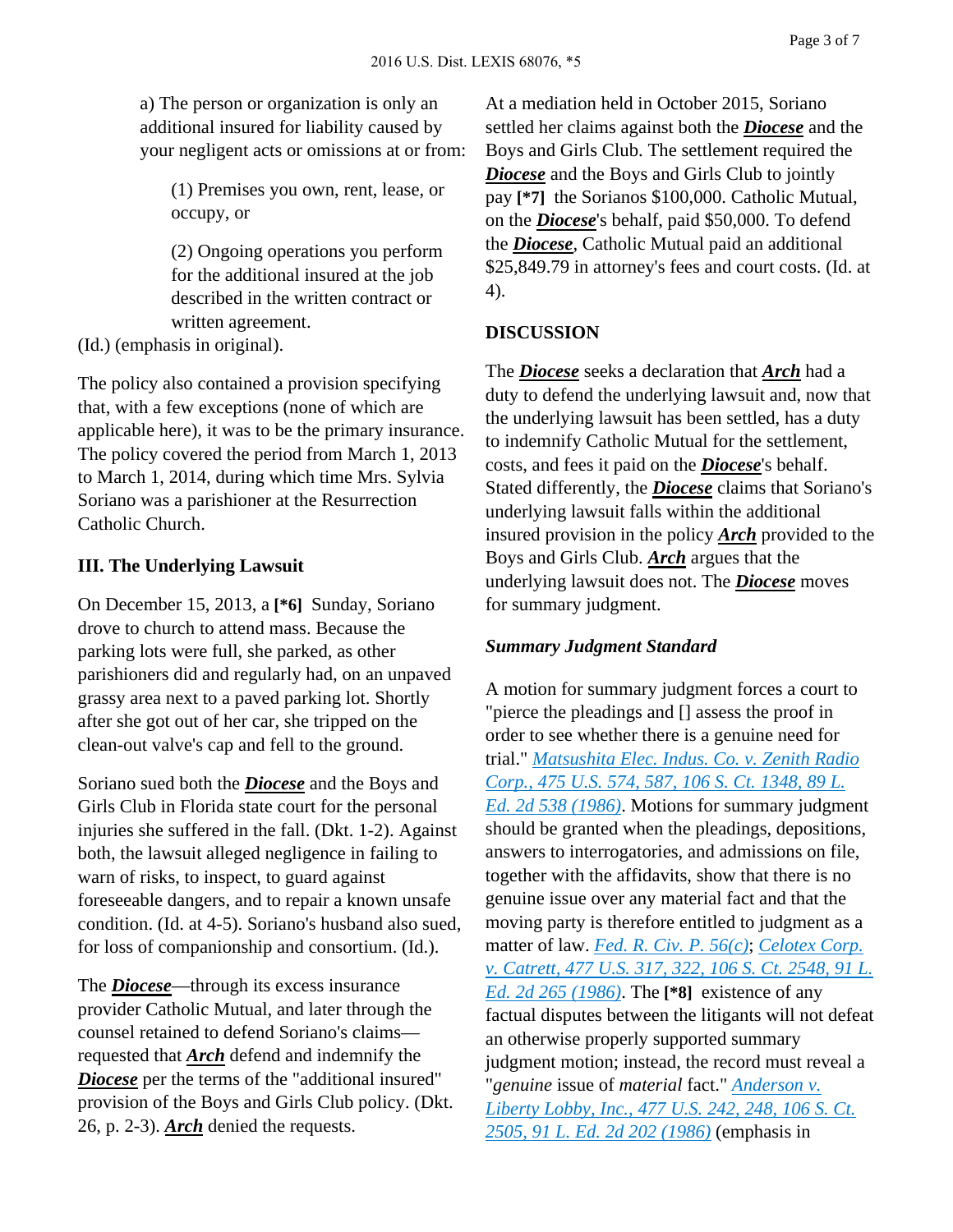original). Facts are material if, under the applicable substantive law, they might affect the outcome of the case. *See [id](http://advance.lexis.com/api/document?collection=cases&id=urn:contentItem:3S4X-6H80-0039-N37M-00000-00&context=).* And disputes over those facts are genuine "if the evidence is such that a reasonable jury could return a verdict for the non-moving party." *[Id.](http://advance.lexis.com/api/document?collection=cases&id=urn:contentItem:3S4X-6H80-0039-N37M-00000-00&context=)*

A court ruling on a motion for summary judgment must draw all justifiable inferences from the evidence in the non-moving party's favor. *[Anderson,](http://advance.lexis.com/api/document?collection=cases&id=urn:contentItem:3S4X-6H80-0039-N37M-00000-00&context=) 477 U.S. at 255*. After the non-moving party has responded to the motion, the court must grant summary judgment if no genuine issues of material fact exist and the moving party deserves judgment as a matter of law. *See [Fed.R.Civ.P.](http://advance.lexis.com/api/document?collection=statutes-legislation&id=urn:contentItem:5GYC-2421-6N19-F165-00000-00&context=) [56\(c\)](http://advance.lexis.com/api/document?collection=statutes-legislation&id=urn:contentItem:5GYC-2421-6N19-F165-00000-00&context=)*.

#### *Insurance Contract Construction*

The parties agree that Florida law governs this dispute. *See LaFarge Corp. v. Travelers [Indemnity](http://advance.lexis.com/api/document?collection=cases&id=urn:contentItem:3RJP-N050-00B1-D11D-00000-00&context=) Co., 118 F.3d 1511, 1515 (11th Cir. [1997\)](http://advance.lexis.com/api/document?collection=cases&id=urn:contentItem:3RJP-N050-00B1-D11D-00000-00&context=)* (internal citations omitted). Under Florida law, ordinary contract principles apply to the interpretation and construction of insurance contracts, and as with all contracts, the interpretation is a question of law. *See Fabricant v. Kemper [Independence](http://advance.lexis.com/api/document?collection=cases&id=urn:contentItem:4N3Y-D8X0-TVTD-01YT-00000-00&context=) Ins. Co., 474 F. Supp. 2d 1328, 1331 (S.D. Fla. [2007\)](http://advance.lexis.com/api/document?collection=cases&id=urn:contentItem:4N3Y-D8X0-TVTD-01YT-00000-00&context=)* (citing *Graber v. [Clarendon](http://advance.lexis.com/api/document?collection=cases&id=urn:contentItem:45V2-N370-0039-44F8-00000-00&context=) Nat'l Ins. Co., 819 So. 2d 840, 842 (Fla. 4th DCA [2002\)](http://advance.lexis.com/api/document?collection=cases&id=urn:contentItem:45V2-N370-0039-44F8-00000-00&context=)*. When the insurance policy language is unambiguous, the contract **[\*9]** must be enforced as written. *Siegle v. [Progressive](http://advance.lexis.com/api/document?collection=cases&id=urn:contentItem:45WR-HWW0-0039-40D4-00000-00&context=) [Consumers](http://advance.lexis.com/api/document?collection=cases&id=urn:contentItem:45WR-HWW0-0039-40D4-00000-00&context=) Ins. Co., 819 So. 2d 732, 734-35 (Fla. [2002\)](http://advance.lexis.com/api/document?collection=cases&id=urn:contentItem:45WR-HWW0-0039-40D4-00000-00&context=)*.

Ambiguities occur when the language "is susceptible to more than one reasonable interpretation, one providing coverage and the other limiting coverage." *Travelers Indem. Co. v. PCR Inc., 889 So. 2d 779, 785 (Fla. 2004)* (internal quotation marks and citations omitted). In those cases, courts should resolve the ambiguity in favor of the insured by adopting the reasonable interpretation of the policy's language that provides coverage, rather than the competing interpretation that does not. *Id. at 785-86*. Similarly, clauses

providing coverage should be interpreted in the broadest possible manner to effect the greatest amount of coverage, *[Fabricant,](http://advance.lexis.com/api/document?collection=cases&id=urn:contentItem:4N3Y-D8X0-TVTD-01YT-00000-00&context=) 474 F. Supp. 2d at [1331](http://advance.lexis.com/api/document?collection=cases&id=urn:contentItem:4N3Y-D8X0-TVTD-01YT-00000-00&context=)* (citing *[Westmoreland](http://advance.lexis.com/api/document?collection=cases&id=urn:contentItem:3S3Y-N4R0-0039-4264-00000-00&context=) v. Lumbermens Mut. Cas. Co., 704 So. 2d 176, 179 (Fla. 5th DCA [1997\)](http://advance.lexis.com/api/document?collection=cases&id=urn:contentItem:3S3Y-N4R0-0039-4264-00000-00&context=)*, while exclusionary clauses should be strictly construed. *[Westmoreland,](http://advance.lexis.com/api/document?collection=cases&id=urn:contentItem:3S3Y-N4R0-0039-4264-00000-00&context=) 704 S. 2d at 179*.

As courts seek to arrive at a reasonable interpretation, "terms of an insurance policy should be taken and understood in their ordinary sense and the policy should receive a reasonable, practical and sensible interpretation consistent with the intent of the parties—not a strained, forced, or unrealistic construction." *[Siegle,](http://advance.lexis.com/api/document?collection=cases&id=urn:contentItem:45WR-HWW0-0039-40D4-00000-00&context=) 819 So. 2d at 736*. Insurance contracts should be read as a whole, and each provision should be given its full meaning and operative effect. *See [Auto-Owners](http://advance.lexis.com/api/document?collection=cases&id=urn:contentItem:3YW3-F4P0-0039-424V-00000-00&context=) Ins. Co. v. [Anderson,](http://advance.lexis.com/api/document?collection=cases&id=urn:contentItem:3YW3-F4P0-0039-424V-00000-00&context=) 756 So. 2d 29, 34 (Fla. 2000)*. And finally, as a matter of state substantive law, this endeavor to interpret must adhere **[\*10]** to the relevant guidance of the state appellate courts. *[State](http://advance.lexis.com/api/document?collection=cases&id=urn:contentItem:4F2M-WR90-0038-X238-00000-00&context=) Farm Fire and Cas. Co. v. [Steinberg,](http://advance.lexis.com/api/document?collection=cases&id=urn:contentItem:4F2M-WR90-0038-X238-00000-00&context=) 393 F.3d 1226, 1231 (11th Cir. [2004\)](http://advance.lexis.com/api/document?collection=cases&id=urn:contentItem:4F2M-WR90-0038-X238-00000-00&context=)*. 1

#### *"Liability Arising Out Of . . ."*

Florida law applies different standards to an insurance company's duty to defend a lawsuit and its duty to indemnify losses. *See State [Farm](http://advance.lexis.com/api/document?collection=cases&id=urn:contentItem:3TTR-48J0-0039-40N0-00000-00&context=) Fire & Cas. Co. v. CTC Dev. [Corp.,](http://advance.lexis.com/api/document?collection=cases&id=urn:contentItem:3TTR-48J0-0039-40N0-00000-00&context=) 720 So. 2d 1072, n.3 (Fla. [1998\)](http://advance.lexis.com/api/document?collection=cases&id=urn:contentItem:3TTR-48J0-0039-40N0-00000-00&context=)* ("The duty to indemnify is determined by the underlying facts of the case . . . whereas the duty to defend is controlled by the allegations in the [underlying] complaint") (internal citations omitted). Here, however, those differences are not meaningful, because the *Diocese* and *Arch* agree on the underlying facts. The case instead hinges on their disagreement over the legal question: whether

<sup>&</sup>lt;sup>1</sup>To include intermediate appellate courts, unless there is some persuasive indication that the state's highest court would interpret the provision differently. *[Insurance](http://advance.lexis.com/api/document?collection=cases&id=urn:contentItem:3S4X-9RP0-008H-V04X-00000-00&context=) Co. of N. America v. Lexow, 937 F.2d 569, 571 (11th Cir. [1991\)](http://advance.lexis.com/api/document?collection=cases&id=urn:contentItem:3S4X-9RP0-008H-V04X-00000-00&context=)*. In the end, the objective of the federal court sitting in diversity "is to determine the issue . . . as [it] believe[s] the Florida Supreme Court would." *[Steinberg,](http://advance.lexis.com/api/document?collection=cases&id=urn:contentItem:4F2M-WR90-0038-X238-00000-00&context=) 393 F.3d at [1231](http://advance.lexis.com/api/document?collection=cases&id=urn:contentItem:4F2M-WR90-0038-X238-00000-00&context=)* (internal citations omitted).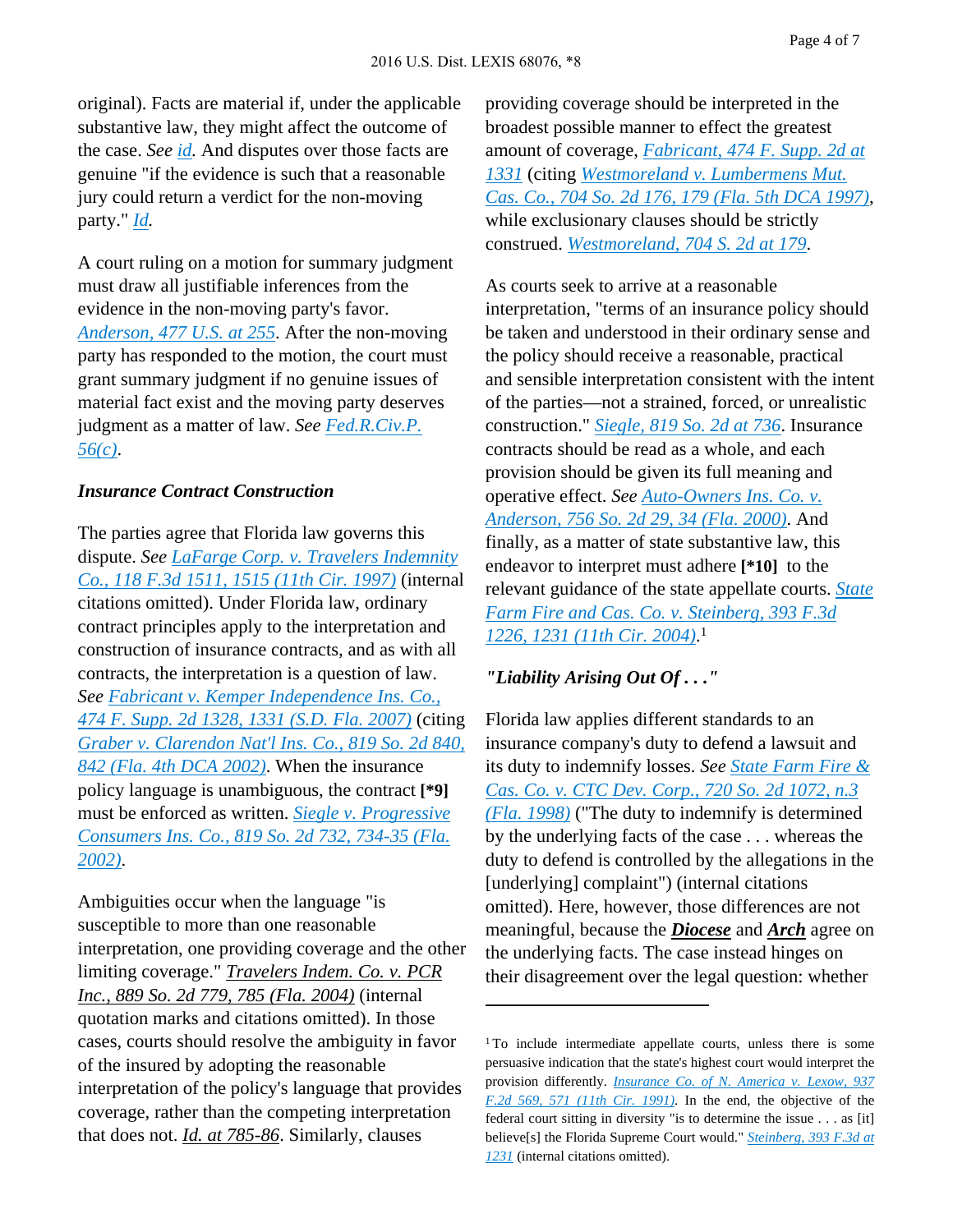those underlying facts cover the *Diocese* as an additional insured within the policy. More narrowly, this case hinges on whether the underlying lawsuit qualifies as "liability arising out of the ownership, maintenance, or use of" the youth center. As explained **[\*11]** below, the Court finds that it does.

Florida appellate courts have determined that the phrase "arising out of," while it denotes causation of some kind, does not mean "caused by." *[O'Dwyer](http://advance.lexis.com/api/document?collection=cases&id=urn:contentItem:3RRM-6TM0-003C-W26S-00000-00&context=) v. [Manchester](http://advance.lexis.com/api/document?collection=cases&id=urn:contentItem:3RRM-6TM0-003C-W26S-00000-00&context=) Ins. Co., 303 So. 2d 347, 348 (Fla. 3d DCA [1974\)](http://advance.lexis.com/api/document?collection=cases&id=urn:contentItem:3RRM-6TM0-003C-W26S-00000-00&context=)*. It is broader, viewed in Florida courts as a causal connection less stringent than "proximate cause." *O'Dwyer v. [Manchester](http://advance.lexis.com/api/document?collection=cases&id=urn:contentItem:3RRM-6TM0-003C-W26S-00000-00&context=) Ins. Co., 303 So. 2d 347, 348 (Fla. 3d DCA [1974\)](http://advance.lexis.com/api/document?collection=cases&id=urn:contentItem:3RRM-6TM0-003C-W26S-00000-00&context=)* (citing *National [Indemnity](http://advance.lexis.com/api/document?collection=cases&id=urn:contentItem:3RRM-7V80-003C-W0G5-00000-00&context=) Co. v. Corbo, 248 So. 2d 238, 240 (Fla. 3d DCA [1971\)](http://advance.lexis.com/api/document?collection=cases&id=urn:contentItem:3RRM-7V80-003C-W0G5-00000-00&context=)*. "Arising out of" has been interpreted to mean "originating from," "growing out of," or "flowing from." *St. [Paul](http://advance.lexis.com/api/document?collection=cases&id=urn:contentItem:3RRM-7FK0-003C-W1MP-00000-00&context=) Fire & Marine Ins. Co. v. [Thomas,](http://advance.lexis.com/api/document?collection=cases&id=urn:contentItem:3RRM-7FK0-003C-W1MP-00000-00&context=) 273 So. 2d 117, 120 (Fla. 4th DCA [1973\)](http://advance.lexis.com/api/document?collection=cases&id=urn:contentItem:3RRM-7FK0-003C-W1MP-00000-00&context=)* (internal quotation marks and citations omitted). And these related definitions have in turn been summarized broadly as meaning "incident to" or "having connection with." *[Hilton](http://advance.lexis.com/api/document?collection=cases&id=urn:contentItem:3RX4-7JP0-003F-3529-00000-00&context=) Hotels Corp. v. [Employers](http://advance.lexis.com/api/document?collection=cases&id=urn:contentItem:3RX4-7JP0-003F-3529-00000-00&context=) Ins. Of Wausau, 629 So. 2d 1064, 1065 (Fla. 3d DCA [1994\)](http://advance.lexis.com/api/document?collection=cases&id=urn:contentItem:3RX4-7JP0-003F-3529-00000-00&context=)* (quoting *[St.](http://advance.lexis.com/api/document?collection=cases&id=urn:contentItem:3RRM-7FK0-003C-W1MP-00000-00&context=) Paul Fire & [Marine,](http://advance.lexis.com/api/document?collection=cases&id=urn:contentItem:3RRM-7FK0-003C-W1MP-00000-00&context=) 273 So. 2d at 120*). At least one Florida court, however, has required a tighter causal nexus in the case of a real property lease, concluding that, to "arise out of," the accident must occur on the leased premises or at least be in some way physically connected to the premises. *See Hilton [Hotels](http://advance.lexis.com/api/document?collection=cases&id=urn:contentItem:3RX4-7JP0-003F-3529-00000-00&context=) Corp., 629 So. 2d at 1065* (citing similar holdings from other jurisdictions).

That case, *Hilton [Hotels](http://advance.lexis.com/api/document?collection=cases&id=urn:contentItem:3RX4-7JP0-003F-3529-00000-00&context=)*, is also factually on point and, by way of its striking distinction, demonstrates why Florida law demands coverage here. There, a Hilton hotel chain leased space to a hotel services company, which used the space to operate a gift shop. *629 So. 2d at [1064](http://advance.lexis.com/api/document?collection=cases&id=urn:contentItem:3RX4-7JP0-003F-3529-00000-00&context=)*. As required by the lease, the services company **[\*12]** acquired a general liability policy that named the hotel as an additional insured, "but only with respect to liability arising out of the ownership, maintenance, or use" of the

gift shop. *Id. at [1064-65](http://advance.lexis.com/api/document?collection=cases&id=urn:contentItem:3RX4-7JP0-003F-3529-00000-00&context=)*. On the way to work one day, a gift-shop employee fell in the hotel lobby. The employee sued the hotel, and the hotel sought indemnity from the gift shop's insurer under the policy's additional-insured provision. *Id. at [1065](http://advance.lexis.com/api/document?collection=cases&id=urn:contentItem:3RX4-7JP0-003F-3529-00000-00&context=)*.

The trial court granted summary judgment in favor of the insurer, and Florida's Third District Court of Appeals affirmed. Noting Florida's broad definition of "arising out of," the Third District nonetheless found that, on the facts before it, summary judgment was appropriate.

Two facts, in particular, were critical. "First, and most importantly," the court found, "this accident did not physically occur on the premises which were covered by the policy, i.e. the gift shop." *[Id](http://advance.lexis.com/api/document?collection=cases&id=urn:contentItem:3RX4-7JP0-003F-3529-00000-00&context=).* And second, the court found no physical nexus between the location where the accident did occur and the premises. "The accident was not a result of any physical condition which emanated from the premises, such as flowing liquid, an escaped animal, or a runaway vehicle." *[Id.](http://advance.lexis.com/api/document?collection=cases&id=urn:contentItem:3RX4-7JP0-003F-3529-00000-00&context=)* (citing premises liability research). In **[\*13]** fact, the court said, "the only way that this accident was even remotely related to the gift shop[] was due to the pure coincidence" that the underlying plaintiff was an employee. Such an "isolated connection," the court concluded, did not arise out of the gift shop's use and thus did not fall within the additional-insured provision of the policy. *[Id.](http://advance.lexis.com/api/document?collection=cases&id=urn:contentItem:3RX4-7JP0-003F-3529-00000-00&context=)*

Here, the critical facts lie in near diametric opposition. First, it is undisputed that Soriano fell on a portion of the property that was leased to the Boys and Girls Club. And second, it is undisputed that the sewage system that caused Soriano's fall emanated from the leased youth center, specifically its sewage system. Far from isolated "pure coincidence," this connection to the youth center was physical, and central to the lease itself.

These opposing facts compel the opposite result. In fact, *Hilton [Hotels](http://advance.lexis.com/api/document?collection=cases&id=urn:contentItem:3RX4-7JP0-003F-3529-00000-00&context=)* is so factually similar to this case, and the Third District's analysis is so pointed, that the Court has no difficulty concluding that, despite its apparent criticism of Florida's broad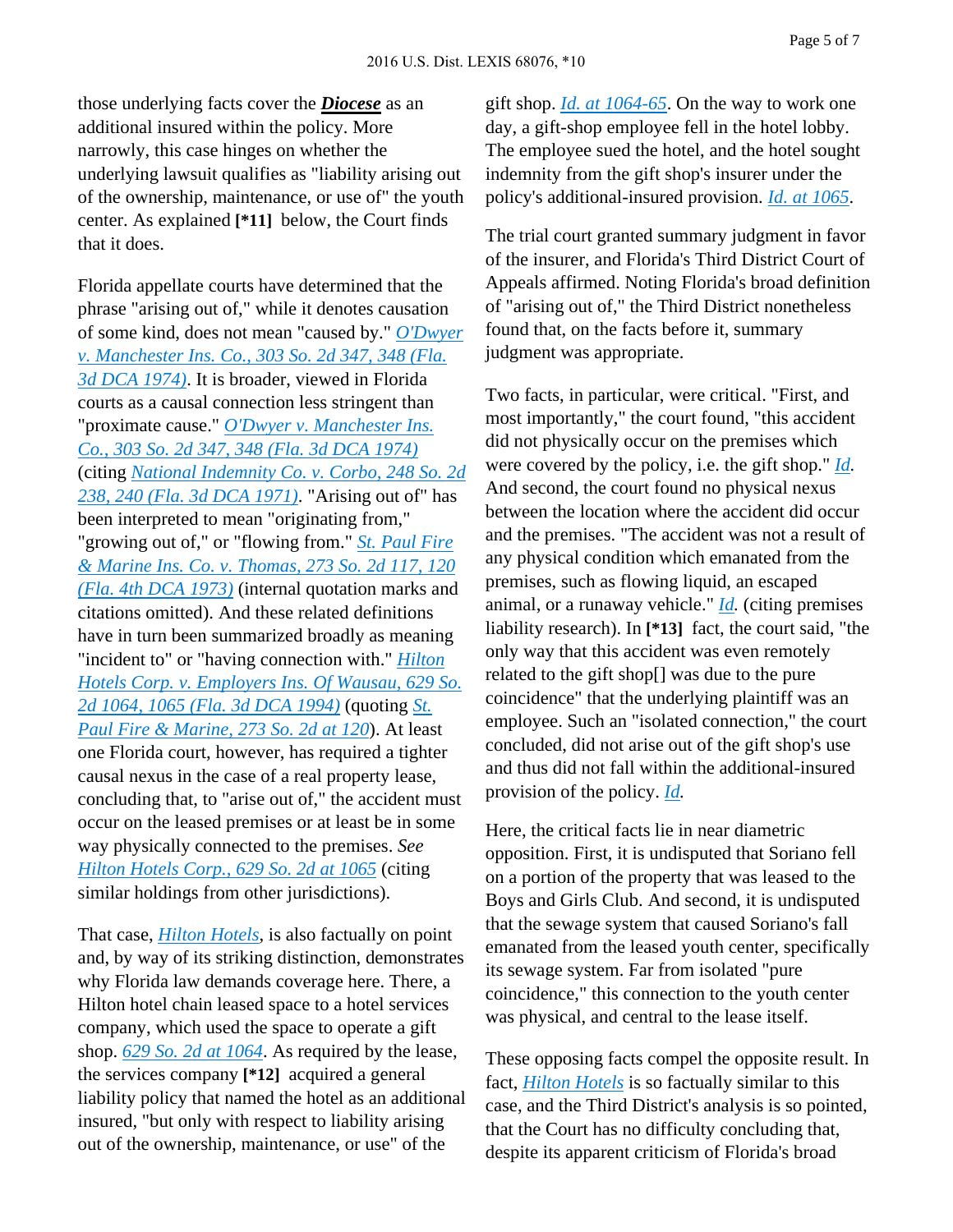"arising out of" definition, the court there would have found that Soriano's fall arose out of the *Diocese*'s use of the leased youth center property. **[\*14]** The *Hilton [Hotels](http://advance.lexis.com/api/document?collection=cases&id=urn:contentItem:3RX4-7JP0-003F-3529-00000-00&context=)* court would have found that her fall was covered by the additionalinsured provision of the *Arch* policy. Given Florida law's stated preference for broad coverage, and the other appellate case law defining "arising out of" even more broadly than it was in *Hilton [Hotels](http://advance.lexis.com/api/document?collection=cases&id=urn:contentItem:3RX4-7JP0-003F-3529-00000-00&context=)*, the Court is convinced that the Florida Supreme Court would have, too.

Accordingly, this Court finds that the facts of the underlying lawsuit arose out of the *Diocese*'s use of the youth center. *See [Steinberg,](http://advance.lexis.com/api/document?collection=cases&id=urn:contentItem:4F2M-WR90-0038-X238-00000-00&context=) 393 F.3d at 1231 (11th Cir. [2004\)](http://advance.lexis.com/api/document?collection=cases&id=urn:contentItem:4F2M-WR90-0038-X238-00000-00&context=)*. The *Diocese* qualifies as an "additional insured" under the *Arch* policy issued to the Boys and Girls Club. *Arch* had a duty to defend and has a duty to indemnify.

The Court roundly rejects *Arch*'s argument that the "arising out of" language was intended to apply only to the *Diocese*'s vicarious liability for the Boys and Girls Club's negligent acts. Two considerations demonstrate the argument's futility. First, this position does not square with the 45-year-old Florida case law defining the phrase more broadly, as discussed above. *See [Corbo,](http://advance.lexis.com/api/document?collection=cases&id=urn:contentItem:3RRM-7V80-003C-W0G5-00000-00&context=) 248 So. 2d at 240* (in 1971, approving the definition "causally connected with" and finding that dog bite to vehicle passenger fell within arising-out-of provision in car insurance contract). Nor **[\*15]** does it square with Florida's long-standing history of interpreting ambiguous insurance contract provisions in favor of broad coverage. *Travelers Indem. Co., 889 So. 2d at 785*. If *Arch* wanted this provision to apply only to vicarious liability, it would have more plainly said so.

Second, *Arch* did precisely that—but in a different provision. After covering managers and lessors "for their liability *arising out of* the ownership, maintenance or use" of the youth center, the *Arch* policy, in the very next provision, covered those for whom status as an additional insured was required by contract, but only "for liability caused by *your*

*negligent acts or omissions*." (emphasis added). This second "additional insured" provision much more clearly refers to vicarious liability. *See [Siegle,](http://advance.lexis.com/api/document?collection=cases&id=urn:contentItem:45WR-HWW0-0039-40D4-00000-00&context=) [819](http://advance.lexis.com/api/document?collection=cases&id=urn:contentItem:45WR-HWW0-0039-40D4-00000-00&context=) So. 2d at 736*. To read the previous provision as referring to the exact same kind of liability would be to deny the phrase "arising out of" its "full meaning and operative effect." *See [Auto-](http://advance.lexis.com/api/document?collection=cases&id=urn:contentItem:3YW3-F4P0-0039-424V-00000-00&context=)[Owners](http://advance.lexis.com/api/document?collection=cases&id=urn:contentItem:3YW3-F4P0-0039-424V-00000-00&context=) Ins. Co., 756 So. 2d at 34*. It would render the phrase superfluous. Under Florida law, and according to a time-honored rule of textual interpretation, this is an interpretation the Court must reject. *See Siedle v. Nat'l Ass'n of [Securities](http://advance.lexis.com/api/document?collection=cases&id=urn:contentItem:48N9-FFR0-0038-Y02K-00000-00&context=) [Dealers,](http://advance.lexis.com/api/document?collection=cases&id=urn:contentItem:48N9-FFR0-0038-Y02K-00000-00&context=) Inc., 248 F. Supp. 2d 1140, 1144 (M.D. Fla. [2002\)](http://advance.lexis.com/api/document?collection=cases&id=urn:contentItem:48N9-FFR0-0038-Y02K-00000-00&context=)* ("The law compels that a contract should not be interpreted in a manner that would render a word, or term, extraneous.") **[\*16]** (citing *Golden Door Jewelry [Creations](http://advance.lexis.com/api/document?collection=cases&id=urn:contentItem:3S4X-DTN0-00B1-D4TD-00000-00&context=) v. Lloyds [Underwriters](http://advance.lexis.com/api/document?collection=cases&id=urn:contentItem:3S4X-DTN0-00B1-D4TD-00000-00&context=) Non-Marine Ass'n, 117 F.3d 1328, 1338 (11th Cir. [1997\)\)](http://advance.lexis.com/api/document?collection=cases&id=urn:contentItem:3S4X-DTN0-00B1-D4TD-00000-00&context=)*; *see also [Restatement](http://advance.lexis.com/api/document?collection=analytical-materials&id=urn:contentItem:42GD-2SJ0-00YG-M07T-00000-00&context=) (Second) of [Contracts,](http://advance.lexis.com/api/document?collection=analytical-materials&id=urn:contentItem:42GD-2SJ0-00YG-M07T-00000-00&context=) § 203(a)* (1981). The *Arch* policy did provide additional insured coverage for vicarious liability, after it provided much broader additional insured coverage for the *Diocese* as lessor.

Finally, *Arch* dedicates two lines in its response to the argument that its policy is not primary. (Dkt. 30, p. 13). *Arch*'s position is that, because the *Arch* policy does not provide any coverage, it cannot be the primary coverage. For the reasons discussed above, this argument fails. Moreover, the plain language of the *Arch* and Catholic Mutual policies sync and concur: the *Arch* policy is primary over the Catholic Mutual policy.

The *Diocese*, as an owner and lessor, had an independent duty of care to Soriano. *See [Levy](http://advance.lexis.com/api/document?collection=cases&id=urn:contentItem:3RRR-6280-003D-X0RG-00000-00&context=) v. Home [Depot,](http://advance.lexis.com/api/document?collection=cases&id=urn:contentItem:3RRR-6280-003D-X0RG-00000-00&context=) Inc., 518 So. 2d 941, 942 (Fla. 4th DCA [1988\)](http://advance.lexis.com/api/document?collection=cases&id=urn:contentItem:3RRR-6280-003D-X0RG-00000-00&context=)*. In facts that are undisputed, the *Diocese* incurred liability for having breached that duty. *See [Northland](http://advance.lexis.com/api/document?collection=cases&id=urn:contentItem:44RX-WXN0-0038-Y0FB-00000-00&context=) Cas. Co. v. HBE Corp., 160 F. Supp. 2d 1348, 1360 [\(M.D.](http://advance.lexis.com/api/document?collection=cases&id=urn:contentItem:44RX-WXN0-0038-Y0FB-00000-00&context=) Fla. 2001)* ("the duty to indemnify is dependent upon the entry of a final judgment, settlement, or a final resolution of the underlying claims by some other means"). As a matter of law, those facts arose out of the *Diocese*'s